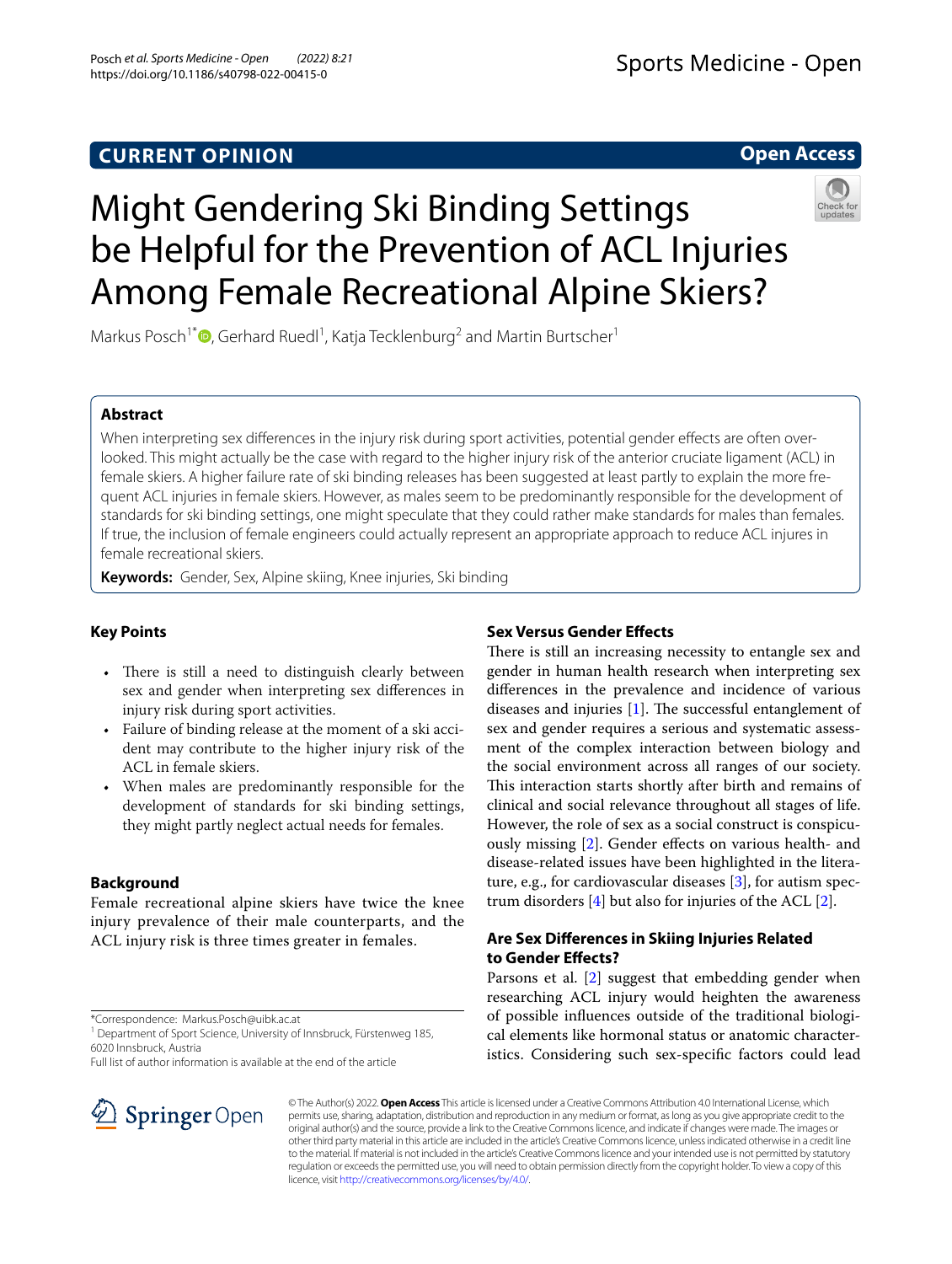to better approaches in the prevention and treatment of ACL injuries  $[2]$  $[2]$ . This article made us rethink our observations of the twice as frequent knee injury rates in female recreational alpine skiers compared to their male counterparts [\[5\]](#page-2-4). We suggested that one reason may be the higher failure rate of ski binding releases in females due to an existing discrepancy between their muscle strength of the lower extremities and the release setting standards of ski bindings  $[5]$  $[5]$ . This assumption was based on an epidemiological study demonstrating that out of 1300 recreational skiers who had sustained a knee injury, only 32% of male skiers but 51% of female skiers reported failure of binding release at the moment of accident [\[5](#page-2-4)]. Another study by Posch et al. [[6\]](#page-2-5) also showed that uninjured recreational female skiers were three times more often unable to self-release their ski bindings compared to their male counterparts, although their bindings had been correctly adjusted according to the International Standards Organization (ISO) 11,088 standard for binding setting values. The ISO 11088 standard considers body mass, height, age category, ski boot sole length and self-estimated skier type but not a "sex" factor. Therefore, it has been suggested to include a correction factor by applying a reduction of release torques for female skiers. It could be already shown that such a reduction was associated with a lower risk for knee injury [\[7](#page-2-6)]. However, these fndings mean an association and not explicit cause and efect relationship because at the same time Ettlinger et al. (2006) [\[8](#page-2-7)] showed a decrease in ACL injury risk without lowering binding settings.

## **How to Explain Potential Gender Efects on the Rate of Knee Injuries in Female Skiers?**

Could it be that the higher rate of knee injuries in female recreational alpine skiers is due to the fact that predominantly males have been responsible for the development of standards for ski binding settings? If yes, one could argue that males will rather develop standards for males, thereby neglecting actual needs for females. Thus, a sex-balanced composition of the standardization group would be highly desirable but may not always be the case. At the moment, there are only 4 females (11%) out of 35 members of the expert group that deals with the ISO 11088 standard for binding setting values, likely as a consequence of an existing "engineering gender gap". This fact, whether it is socially acceptable or desirable for women to participate in various spheres of life, has already been discussed by Parsons et al.  $[2]$  $[2]$ . The existence and consequences of such an underrepresentation of women especially in the feld of engineering have recently been emphasized by Peters [[9\]](#page-2-8) in a somewhat diferent context. Similar to the ski binding issue, Peters

[[9\]](#page-2-8) concluded that "a male-dominated engineering profession has made critical errors, from cars that are safer for men than women to a dearth of women-sized space suits". This example not only underlines the complexity by which biological conditions could be infuenced by a variety of environmental factors, but also draws attention to the importance of identifying possible sex-related key factors or improved understanding and interpreting gender aspects of sex diferences. We fully agree that the ACL injury cycle requires a holistic and intersectional approach [\[2](#page-2-1)].

## **Conclusion**

In conclusion, addressing sex-specifc infuence factors for alpine ski binding release, taking great account from female engineers, could actually represent an appropriate approach to reduce ACL injures in female recreational skiers and therefore have a valuable impact on women's health, ftness and well-being.

#### **Abbreviations**

ACL: Anterior Cruciate Ligament; ISO: International Standards Organization.

## **Acknowledgements**

Not applicable.

## **Authors' Contributions**

All listed authors have signifcantly contributed to this editorial/current opinion to justify authorship. This editorial/current opinion was conceived and designed by MP and MB. Literature research was done by GR and KT. All listed authors participated in editing or re-writing of the editorial/current opinion lead by MP. All authors read and approved the fnal manuscript.

#### **Funding**

No sources of funding were used to assist in the preparation of this article.

#### **Availability of Data and Materials**

Not applicable.

### **Declarations**

**Ethics Approval and Consent to Participate** Not applicable.

### **Consent for Publication**

Not applicable.

### **Competing interests**

Markus Posch, Gerhard Ruedl, Katja Tecklenburg and Martin Burtscher declare that they have no competing interests with the content of this article.

#### **Author details**

<sup>1</sup> Department of Sport Science, University of Innsbruck, Fürstenweg 185, 6020 Innsbruck, Austria. <sup>2</sup> medalp sportclinic, 6460 Imst, Austria.

Received: 9 September 2021 Accepted: 26 January 2022Published online: 05 February 2022